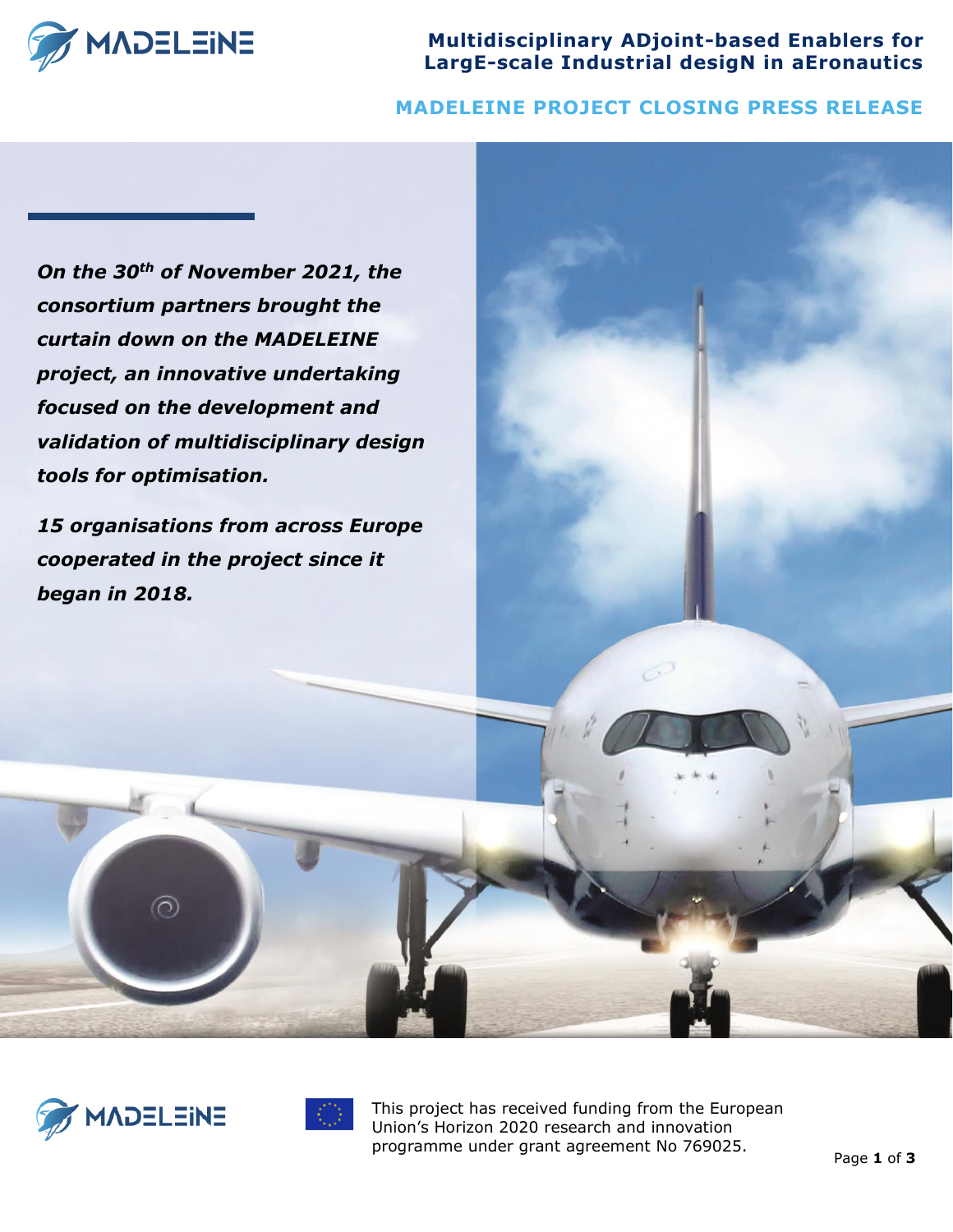MADELEINE demonstrated the benefits of adjoint-based multidisciplinary optimisation (MDO) for airframe and engine design in 5 test cases:

- Aero-structure wing design
- Aero-structure-manufacturing fan blade design
- Aero-thermal-manufacturing high-pressure turbine blade design
- Aero-acoustic air inlet and fan blade design
- And aero-acoustic isolated propeller blade design

The adjoint method is a key enabling technology for efficient gradient-based optimisation with a large number of design variables. It can also contribute, outside of the optimisation loop, to identify crucial areas in a design which have the largest impact on performance. In this way, the adjoint approach enables the designer to focus on the most critical area for design optimisation, significantly shortening the design process. At the same time, the presence of excessively large sensitivities in candidate designs can be reduced, leading to more robust designs with smaller real-life performance degradations.

Within MADELEINE, rather than employing cheaper low-fidelity methodologies that have very limited potential to deliver enhanced designs, the consortium deployed efficiently the MDO optimisation process on next-generation High Performance Computing (HPC) infrastructure.

In this context, MADELEINE achieved two particular goals:

- Reduced the barriers to set-up an efficient MDO process by developing re-usable modules and standardising the interfaces between the disciplines;
- Shortened the simulation run-time by exploiting heterogeneous HPC architectures through optimised libraries and efficient job orchestration.

So much has been achieved through the delivery of this innovative project, which has not only benefited the participants, but the wider MDO community. The MADELEINE developments proved the effectiveness of the multidisciplinary design tools and methods for optimisation. We invite you to watch the final video of MADELEINE for more details on the achievements [\(https://www.madeleine](https://www.madeleine-project.eu/)[project.eu/\)](https://www.madeleine-project.eu/).

Meanwhile, the Coordinator of MADELEINE, Michaël Méheut from the French Aerospace Lab (ONERA) would like to convey his congratulations and thanks to all the participants for their dedication and commitment throughout this project.